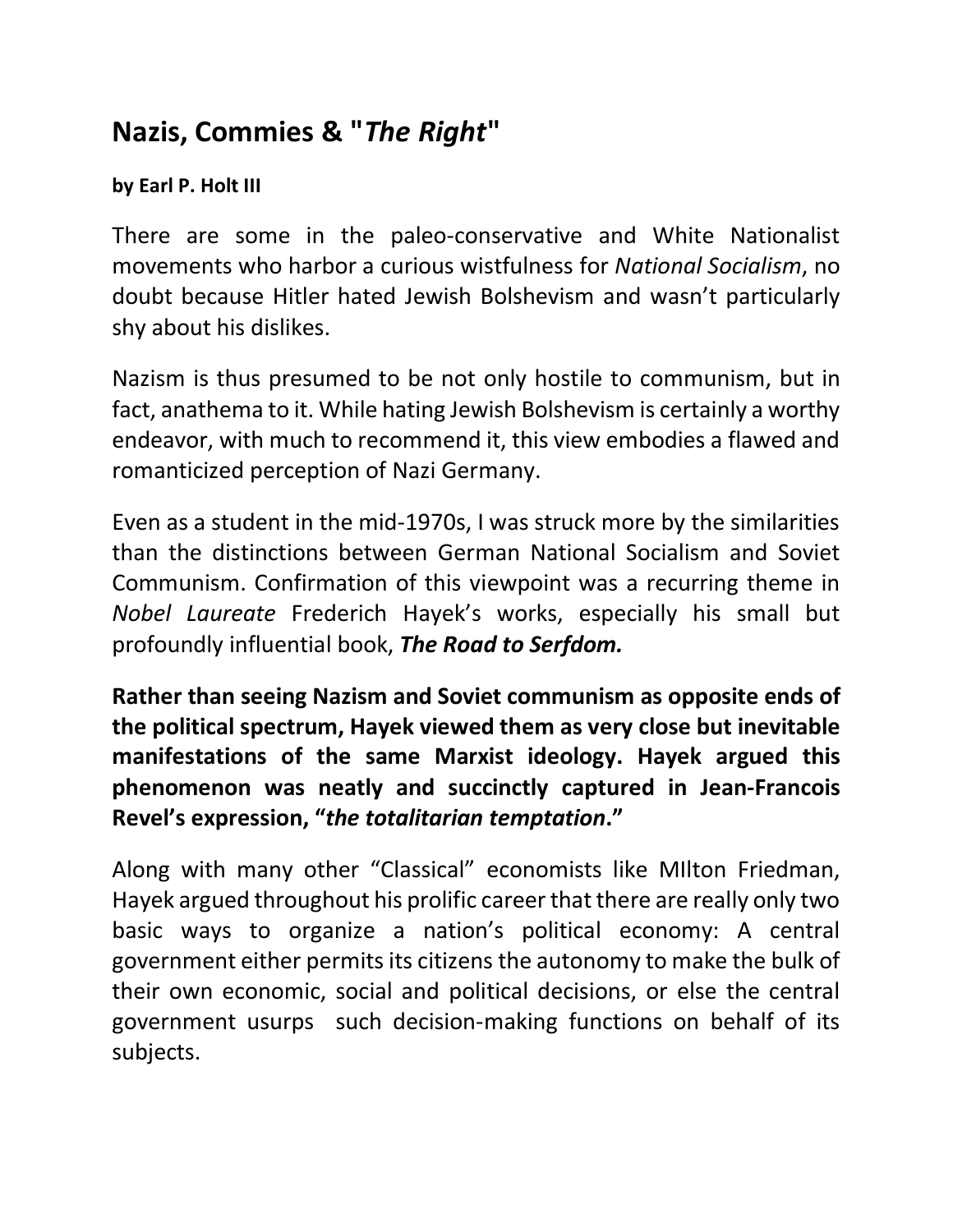**There really are no alternatives: No matter what labels are assigned to various political-economic systems –-** *feudalism, socialism, communism* **or** *national socialism* **-– all are essentially the same "***kettle of fish***." Only genuine republics and pluralistic democracies are qualitatively different in their organizing principles and resulting behavior.** 

The measure of a nation's freedom is the sum of its individual rights, liberties and immunities, so the more freedoms a nation enjoys, the greater the liberty enjoyed by its citizens. Hence, by almost any objective criteria, both German National Socialism and Soviet Communism were not only totalitarian, but nearly identical in behavior, with few meaningful distinctions evident between them.

In particular, Nazism and communism were identical in their contempt for Western legal and political institutions, which both considered "*decadent*" and "*bourgeois*." These included democratic principles, free plebiscites, and the immunities from state power that citizens enjoy in free societies.

**POLITICAL OPPOSITION**: In both systems, there was a total subordination of the individual to the state and neither permitted any freedoms of the press, freedom of speech, or freedom of association. These liberties were conspicuously absent in the Soviet Union and Nazi Germany, both of which routinely banned or executed political rivals who spoke out or organized against the monopoly party. The monopoly political party dominated all aspects of every social, legal or political institution, as well as the administration of its central government.

After it was damaged by fire in February of 1933, Hitler issued the *Reichstag Fire Decree*, which suspended most civil rights recognized by the Weimar Constitution. Later that July, Hitler formally banned all competing political pa**r**ties by means of the *Law Against the Establishment of Parties*, and executed the leaders of most of them.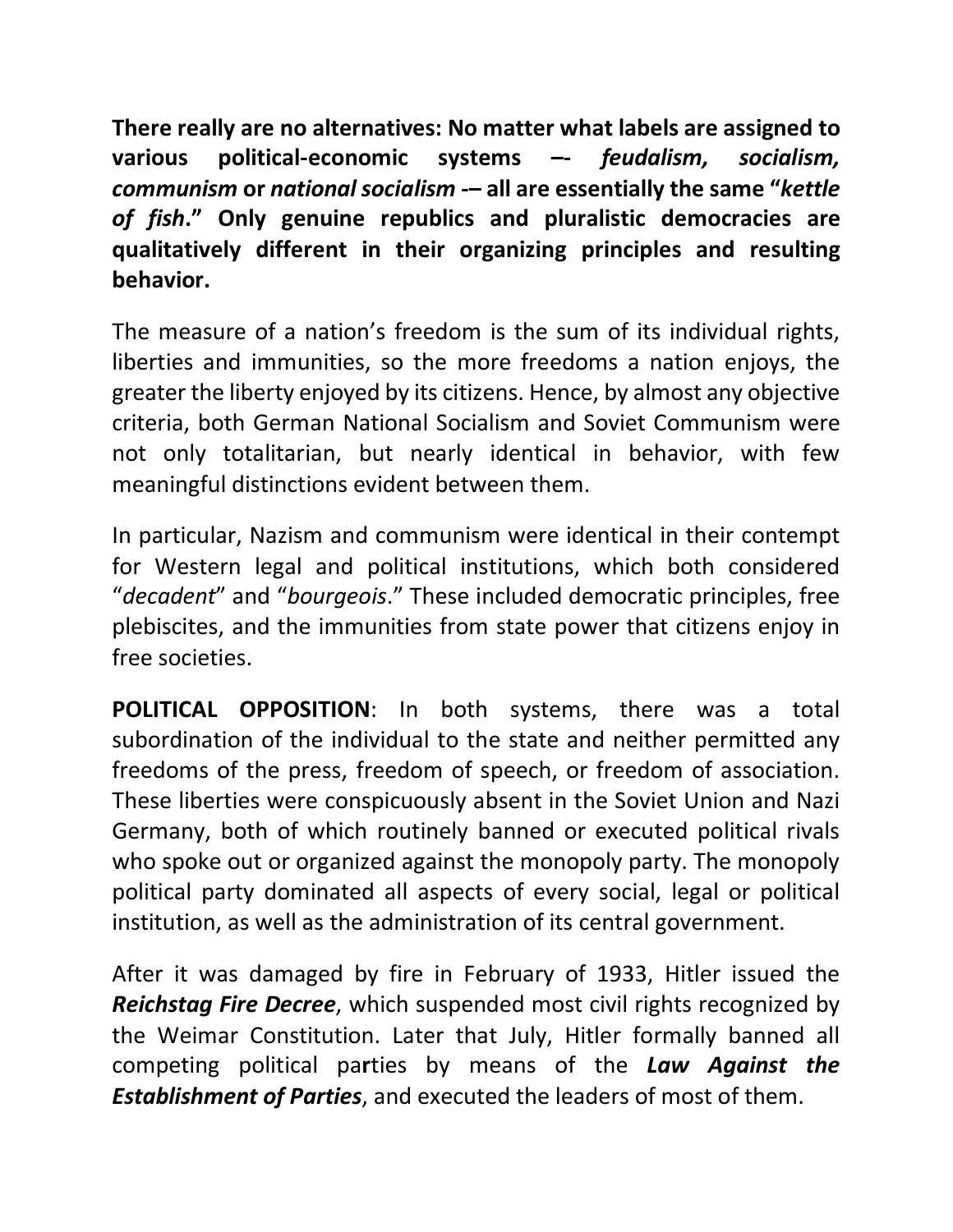Likewise, by the mid-to-late 1920s, Stalin began to use his Secret Police against rivals within the Communist Party, since the Bolsheviks had practically eliminated all other parties and their leaders by then. Soon thereafter, Trotsky, Zinoviev and Kamenev were denounced and expelled from the *Communist Party of the Soviet Union* (CPSU,) followed by Bukharin and many others in the "*Great Terror*" and "*Show Trials*" to follow in the early 1930s.

Lenin and Stalin were equally vigilant in assassinating their political enemies and rivals. During the "*Night of the Long Knives*" in late June of 1934, Hitler had his SS and Gestapo assassinate several hundred rivals, including Ernst Rohm, leader of the *Sturmabteilung* or SA ("*Storm Battalion*.") Likewise, Stalin had approximately 200 rivals executed following the "*Moscow Show Trials,*" and even ordered NKVD thugs to Mexico to pursue and assassinate his old Menshevik rival, Leon Trotsky.

**PLEBISCITES**: Once the Bolsheviks and NAZIs came to power, there was never another free, fair or competitive plebiscite in either nation until their respective tyrannies ended. Lenin dissolved the *Constituent Assembly*, which had formed soon after the Bolshevik Revolution: He did so a mere 13 hours after its first vote, because his Bolsheviks received only 25% representation among participants after anticipating a significant majority.

Hitler did something similar in Germany by "packing" the Reichstag, and reconstituting its powers into a purely perfunctory and ceremonious function through the *Enabling Act of 1933*. Afterwards, the Reichstag's members conveniently "*rubber-stamped*" everything Hitler did, and effectively legitimized his role as dictator.

**INDEPENDENT JUDICIARY**: Neither legal system was independent of the monopoly party, and both were mere extensions of the party-state and its policies.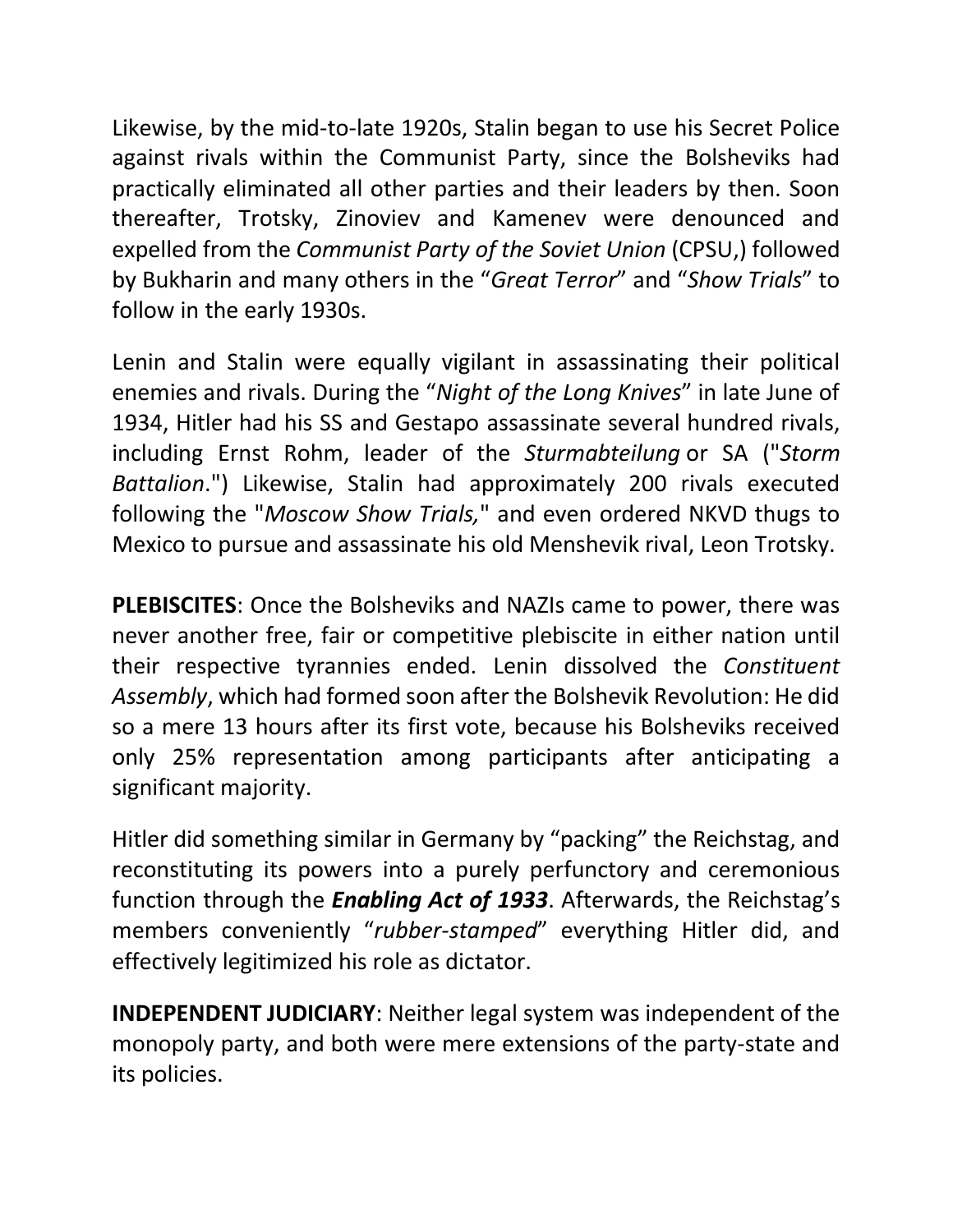By order of Hitler, a "*People's Court*" was established in 1934 to prosecute "*political crimes*," with death sentences the nearly universal outcome. Hitler appointed a man named Roland Freisler as Presiding Judge, a man who learned his trade by attending many of the Soviet Union's infamous Moscow "*Show Trials*," in order to learn how such things are properly done.

Both Freisler in Germany and Chief Prosecutor Andrey Vyshinsky in the Soviet Union dispensed with many legal principles taken for granted in the West. Not only was there a presumption of guilt in both nations, but no defendant was permitted to retain legitimate legal counsel, nor were they given an opportunity to present evidence of their own innocence.

In both systems, the verdict was pre-ordained and the resulting trials were merely pro forma. Cynics claimed that "*the executions came first, and the trials came second*." (Vyshinsky is also credited with having quipped, "*Give me a man and I will find the crime*.")

**STATE-SPONSORED PROPAGANDA**: Both systems established a statesponsored organ to disseminate political propaganda in order to indoctrinate its citizens and serve the party-state in a variety of ways.

In the USSR, Glavlit (the *Main Administration for Literary and Publishing Affairs*) was established in 1922 and functioned until the Soviet system was dissolved in late 1991. Its purpose was to censor any information that might prove embarrassing to the Soviet Union, or which deviated from a strict Marxist-Leninist party-line. Its propaganda guided TASS and PRAVDA on a daily basis.

In 1933, Hitler and the NAZI Party established a *Reich Ministry of Propaganda*, and appointed Josef Goebbels to administer it. Its responsibility was to "soften-up" NAZI Party enemies and political adversaries, by denouncing them and accusing them of offenses against ethnic Germans.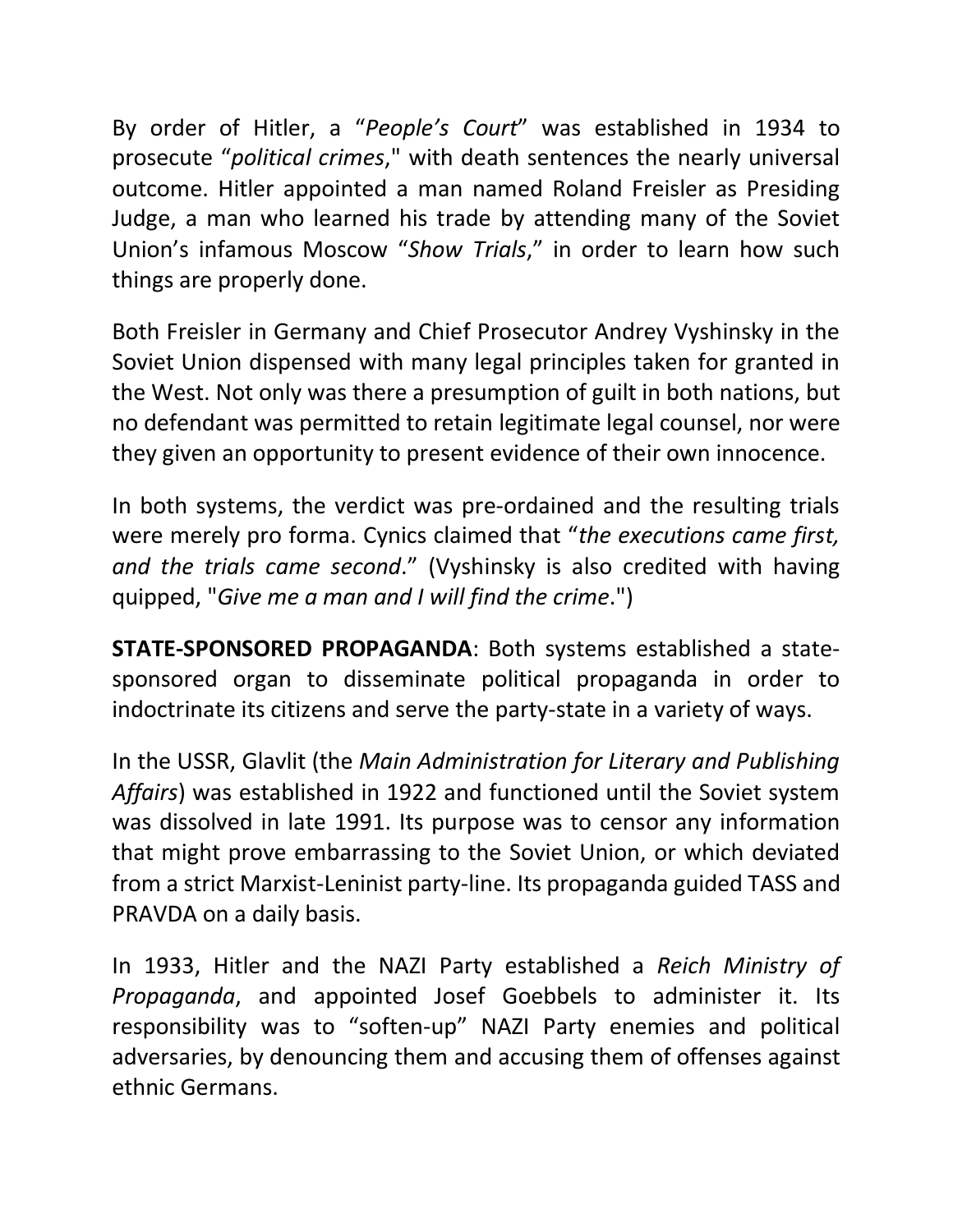These denunciations were a prelude to war and violence, as the false denunciation of Polish aggression toward Germany was a prelude to the invasion of Poland in 1939. Similar denunciations of homosexuals, Jews and other minorities soon followed as a prelude to filling Nazi concentration camps.

**SECRET POLICE**: Both systems were infamous for the viciousness of their secret police, which enforced loyalty to the party-state. For the Soviets, this was originally the "*Cheka,*" although it acquired many names throughout its violent and bloody history, including the NVD, NKVD and the KGB. For the NAZIs, it was the SS and Gestapo: Many of those arrested and spirited off to concentration camps originally fell under the authority of the Gestapo.

**POLITICAL PRISONERS**: For the Soviets, the infamous re-education camps of the so-called "*Gulag Archipelago*" were slave labor camps where dissidents were sent to be "*re-educated*" and punished by working them to death. In Nazi Germany, a similar purpose was served by the many concentration camps it created -- including those at Auschwitz or Treblinka -- where Jews, homosexuals, and other "*enemies of the state*" were warehoused before many were eventually exterminated.

**FIREARMS OWNERSHIP**: In both systems, there was a prohibition against the private ownership of firearms, demonstrating that repressive regimes -- which invariably rule without the consent of the governed - must always fear the private ownership of firearms by its citizens.

In the first half of the 1930s, the Nazi Party instituted a massive, nationwide seizure of weapons in the possession of anyone who was considered a political enemy. As Hitler candidly stated, "*The most foolish mistake we could make would be to allow the subject races to possess arms.*" This was followed by the "*Waffengesetz*" of 1938, which effectively banned all Jewish ownership of firearms, as a prelude to the mass deportation of Jews to Nazi concentration camps.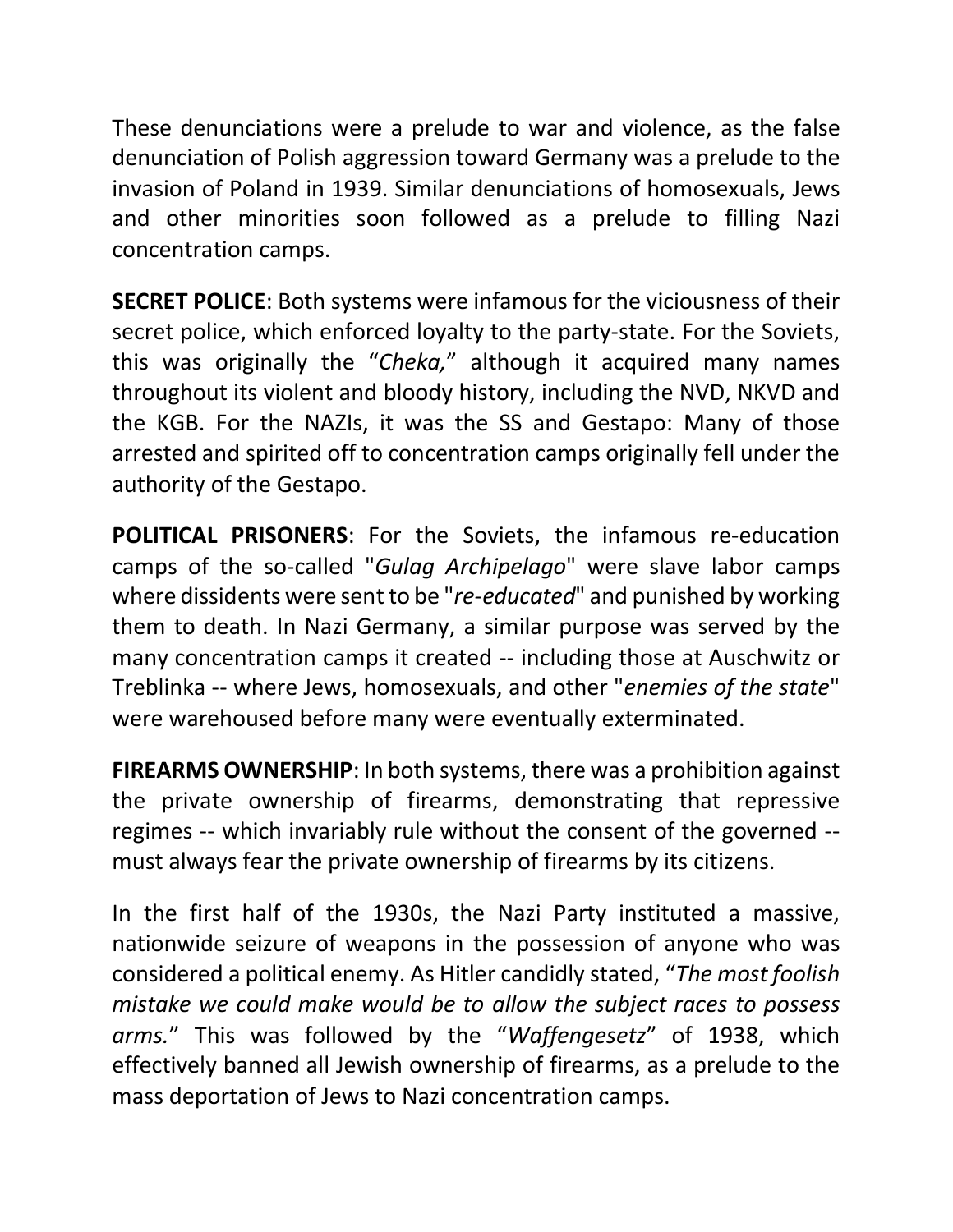After the Bolshevik Revolution, the private possession of firearms by Soviet citizens was prohibited. Retired military and retired police could apply to purchase a weapon, but permits were very rarely approved after a long and elaborate application process. According to one Russian author, this was done (paraphrase) "*to prevent the peasants from shooting Chekists."* 

**EXPANSIONISM**: Both systems adopted a state policy of expansion of its territorial boundaries at the expense of vulnerable neighbors. The two even found a common purpose in the *Ribbentrop-Molotov Pact,* their joint invasion and conquest of Poland in September of 1939.

The Soviet Union also annexed and enslaved dozens of smaller countries in the course of its brutal history. In addition to the Baltic States, they absorbed a half-dozen Islamic States, and many smaller Eastern European nations. At Yalta, they were handed dominion over Eastern Europe by Alger Hiss, a high-ranking State Department official who was also a Soviet NKVD agent (codename "*Lawyer*,") and GRU agent (codename "*Mars*.") Hiss made every significant decision at the *Yalta Conference.* 

Likewise, Nazi Germany invaded and conquered Czechoslovakia, Norway, Poland, and annexed Austria. It also attempted to invade Britain, but was repulsed during the *Battle of Britain*.

**CULT OF PERSONALITY**: Nazi Germany and Stalin's USSR were no different from any other Marxist dictatorship in establishing what is often referred to a "*Cult of Personality."*

Stalin was routinely depicted in giant portraits, murals and statues, which were ubiquitous and always in the exaggerated "*socialist realism*" style. Stalin's "*cult of personality*" became a prominent feature of Soviet culture after an extravagant celebration of his 50th birthday in December 1929. For the remainder of his dictatorship, *TASS* and *PRAVDA* referred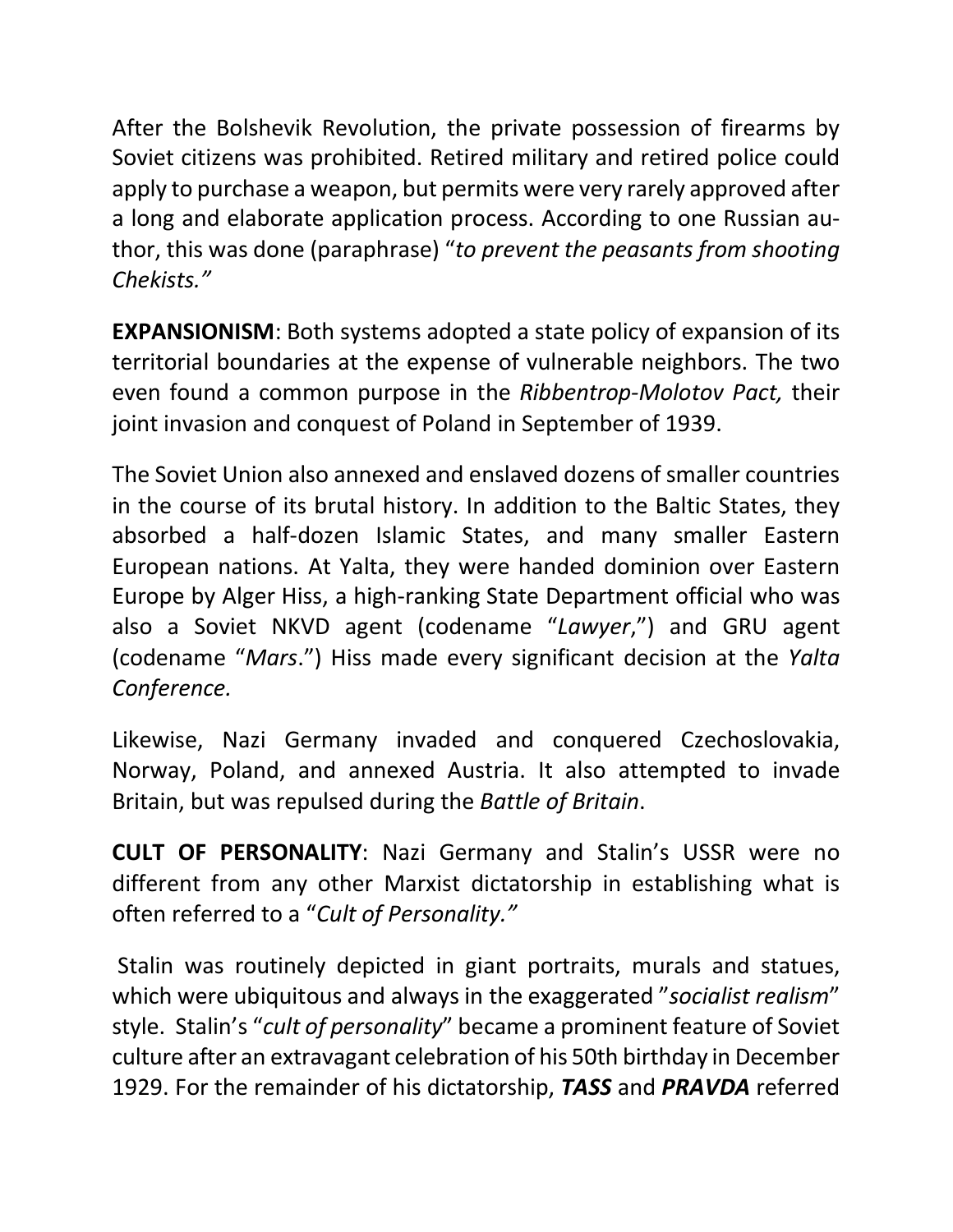to Stalin as "*all-powerful*," in addition to "*all-knowing*" and "*the Father of Nations."* 

Hitler received much the same treatment from Joseph Goebbels and his *Reich Ministry of Propaganda*. Hitler was likewise depicted as a genius and infallible, and imbued with boundless energy and super-human insight. In June of 1940, Stalin's translator, Valentin Berezhkov was in Berlin and witnessed a prolonged ovation received by Hitler upon entering an opera house: As Berezhkov recalled in his memoirs:

"*As I am watching all that, I am thinking to myself...how much there is in common between this and our congresses and conferences when Stalin makes his entry into the hall. The same thunderous, never-ending standing ovation. Almost the same hysterical shouts of 'Glory to Stalin! Glory to our leader!' "*

**CONCLUSION: These similarities are not some sort of coincidence or contrivance to make German National Socialism and Soviet Communism appear similar: These two systems shared a significant number of characteristics because such characteristics inevitably and universally accompany ALL TOTALITARIAN SOCIALIST DICTATORSHIPS.**

When Khrushchev denounced Stalinism at the *20th Party Congress* of the USSR –- initiating an era of "*de-Stalinization*" -- he specifically singled-out Stalin's "*cult of personality*" as being "*foreign to the spirit of Marxism-Leninism*."

Khrushchev could not have been more mistaken. The cult of personality can be evidenced everywhere a Marxist dictatorship is established, whether Hitler's Germany, Stalin's USSR, Castro's Cuba, Mao's China, Ho Chi Minh's North Vietnam, Pol Pot's Cambodia, or any of North Korea's tyranical dictators since the 1950s.